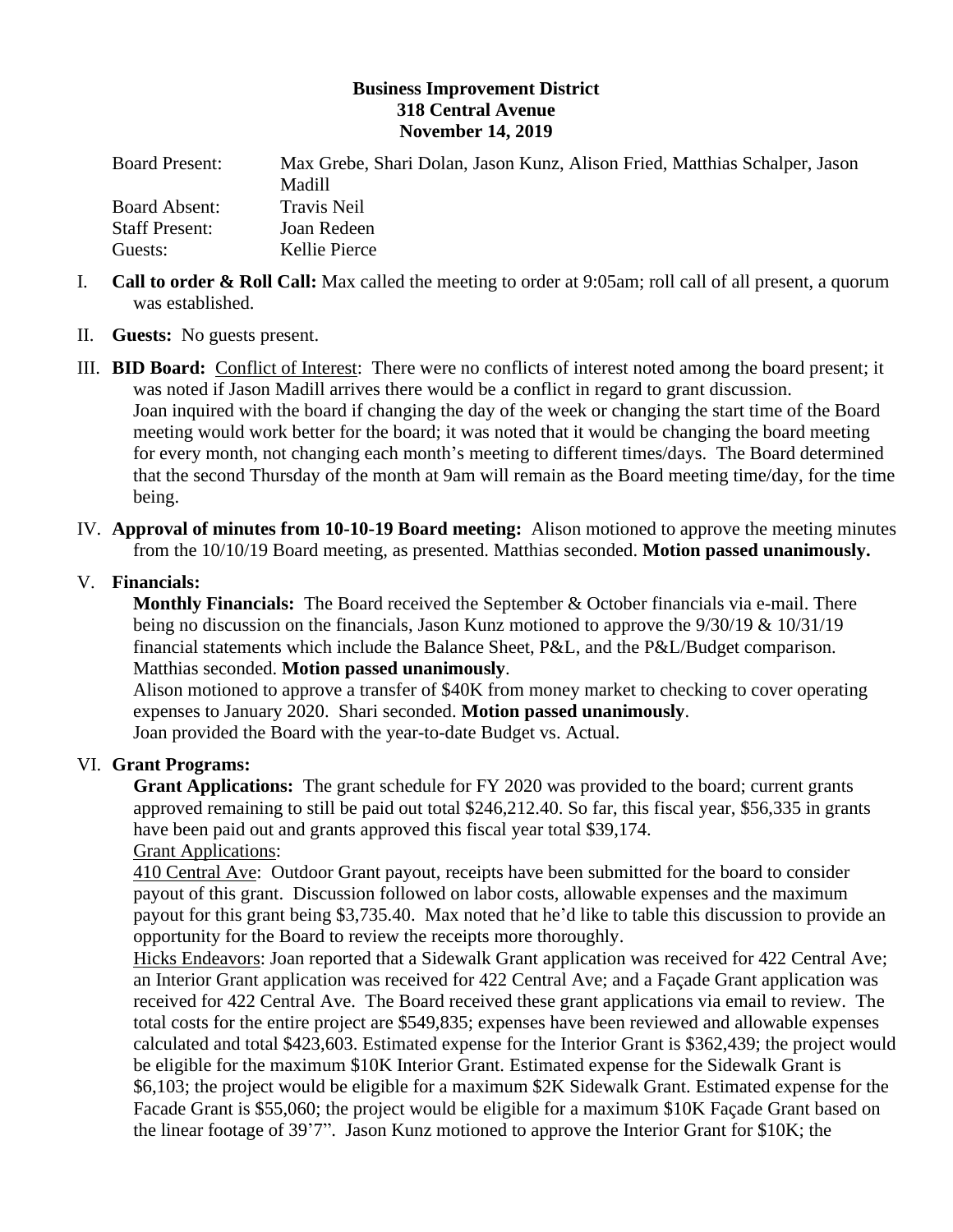Sidewalk Grant for \$2K; and the Façade Grant for \$10K for Hicks Endeavors. Matthias seconded. **Motion passed unanimously.** 

Starry Night Hospitality:Joan reported that an Interior Developer application was received for 621 Central Ave; an Interior Grant application was received for 621 Central Ave; and a Façade Grant application was received for 621 Central Ave. The Board received these grant applications via email to review. The total costs for the entire project are \$3.8M; expenses have been reviewed. Matthias motioned to approve the Interior Developer Grant for \$10K, as the official tenant has yet to be identified, and an Interior Grant for a new business for \$10K for 621 Central Ave. Shari seconded. **Motion passed unanimously.** Discussion followed on calculating the maximum façade grant. Matthias motioned to approve a Façade Grant for \$42,500 for 621 Central Ave. Jason Kunz seconded. **Motion passed unanimously.**

Joan reported that several grants need to be updated; letters will be sent out to Context/Matthias Schalper; Mauri Novak; and Longin/Fought.

Grant criteria: Max noted that he had nothing new to report on this topic.

#### VII. **Old Business:**

## **Beautification:**

Holiday Décor: Joan reported that she'd like to do Light Up Downtown again; Northwestern Energy has sent \$250 to sponsor; last year they sponsored at \$500, so Joan is seeking additional sponsorship so that \$200 can be spent on the photographer and \$300 can be provided in prizes. The Board noted their support of this.

Joan reported that holiday décor is being installed; the trees are being lit up better than ever before. The lights will remain on the trees for several years; Jonas will be hired to come down annually to loosen the lights on the trees, but installation will not need to be done for several years, again. Additional light strands have been ordered as our lights are over three years old and have been outside for all of that time so many are burned out or are very dim.

Alley Lights: Joan reported that she is going to line up a meeting with LPW and Dragonfly to figure out how to light up the alley. Joan showed an example of lights in an alley in Butte, but there is too much wire pollution in the alley behind Dragonfly, so permission has not been granted for us to hang lights across the alley. Discussion followed on light options, and who would cover the costs. Matthias suggested a temporary installation to test lights across the alley; Joan has explored that option with the City and been told no, due to all of the wires present.

ArtsFest: Joan reported that a Montana Tourism grant was submitted, the results will be known sometime in January 2020. She continues to explore grant possibilities but noted that she'd like the BID to support the second annual event more so than the first. She added that calculations for square footage for this year's murals still need to be figured, so this year's property owners can provide their contribution toward the project.

Jason Madill arrived at 9:47am.

**Chamber of Commerce – Low Cost Airfare Initiative:** Matthias motioned to approve a pledge of \$5,000 to the Low Cost Airfare Initiative. Shari seconded. Jason Madill abstained. **Motion passed. City of Great Falls – Storm Drains:** Joan noted that there was nothing new to report on this, at this time.

**Downtown Great Falls Association:** Kellie reported that 11/21 is Ladies Night from 5-8pm and restaurants are providing after hour specials. A brochure with the map of all participating businesses can be picked up at the different locations downtown. The Parade of Lights starts at 6pm on 11/30 and Small Business Saturday is all day on 11/30. The Christmas tree will be installed on 11/20, all services were donated, and the City will light it. The Christmas Stroll is 12/6 from 5-9pm, the street closure starts at noon to get the Polar Plunge and Showdown all set up. DGFA will have four new board members as of January 1. Membership renewal for 2020 will be sent. It was noted that DGFA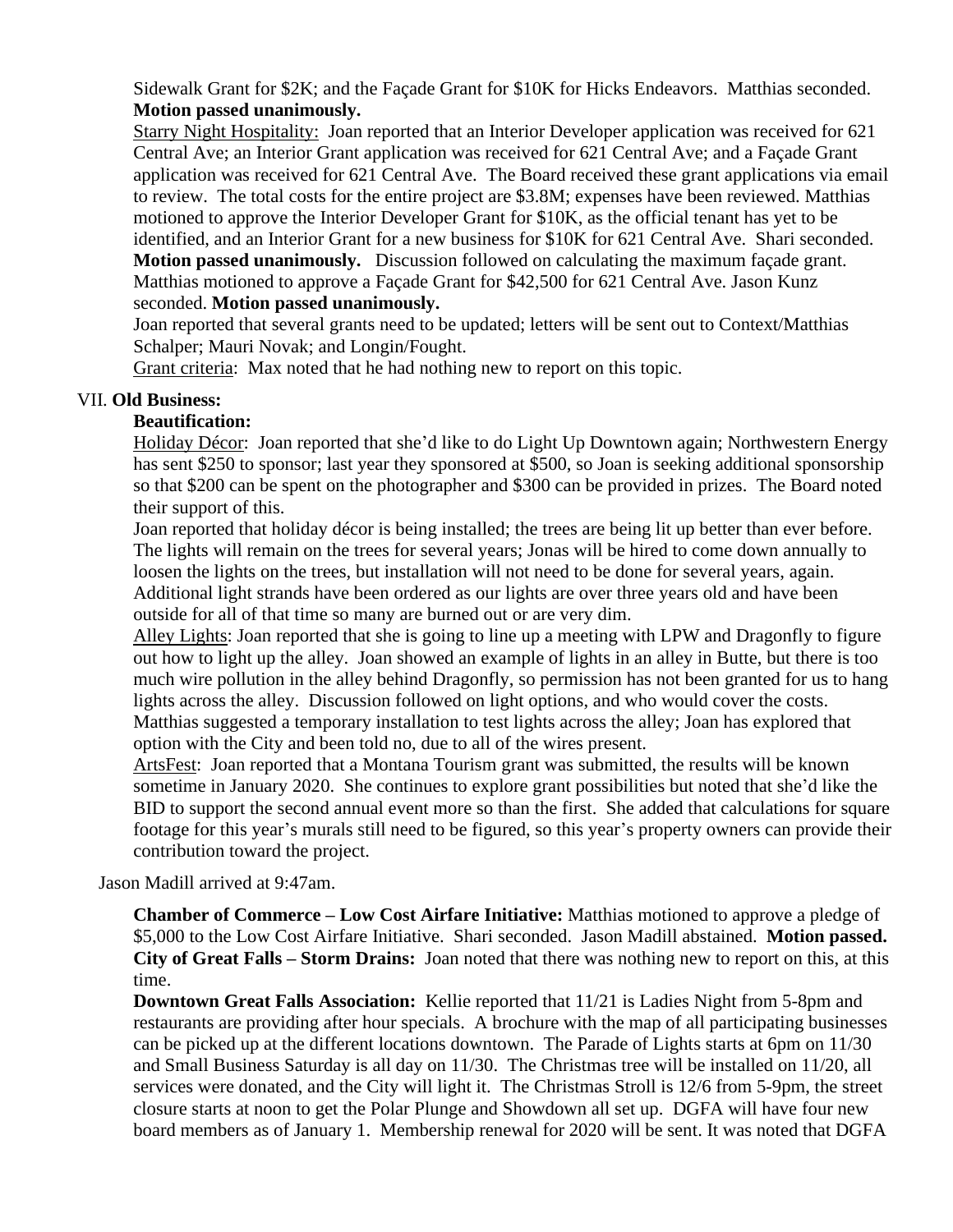has committed \$2,500 toward the Low Cost Airfare Initiative as well, they have not previously committed to this.

**Downtown Partnership:** Wayfinding: Joan reported that the Wayfinding RFP deadline was last week; eight responses have been received and scoring will take place today. The Montana Main Street Grant is due to be submitted tomorrow. The Board discussed BID commitment toward Wayfinding as well as other sources for committing to the city-wide project. Alison motioned to approve a minimum BID contribution toward Wayfinding of \$6,500. Jason Madill seconded.

### **Motion passed unanimously.**

Microvisioning: Joan reported that the public revealing of the Microvisioning process will be held at 4pm and repeated at 7pm on Wednesday, 11/20. The DDP had the preview yesterday and the results are impressive.

Personnel: Joan reported that interviews are being conducted. A few candidates have been called back for a second interview and one may be asked back for a third interview. The Board inquired about how many resumes have been received, Joan noted that there have been many, but more than a dozen individuals have been interviewed.

**Downtown Safety Alliance:** Joan reminded the Board of the idea that Sandi Thares came up with and that was presented last month in regard to volunteers walking downtown. Discussion followed on T-shirts for these volunteers; Joan noted that she'd like the volunteers to pay for their shirts, so they are committed to the program. She added that hours also need to be tracked for volunteer hours. Discussion followed on insurance coverage; Joan noted that the BID has coverage for volunteers. The Board expressed their support of the idea. The Safety Alliance meets next on Tuesday, December 3rd.

**Montana Downtown Conference:** Joan reported that she, Travis, Kellie and Brad Eatherly from the City all attended the conference. The 2020 conference will be held in Dillon. A directors meeting was held during the Missoula conference; the directors made the decision that we need to meet twice a year, so they will be coming to Great Falls in April for a one-day meeting.

**Parking Commission:** Joan reported that the Parking Commission has one, possibly two, vacancies on the Commission. They will be offering free Christmas parking again, 12/16 to 12/24. The Board was informed of the meter rate increase; including Passport app use July increased \$9,600; August increased \$10,5000; and September increased \$9,300. It was about half of what was projected but income has increased. Not including the Passport app, meter income for July 2018 was \$19K, July 2019 was \$26K; August 2018 was \$23K, and August 2019 was \$31K; September 2018 was \$17K, and September 2019 was \$24K. It was noted that the Commission has met one time since the meters increased in July, they are scheduled to meet 11/21. Alison requested copies of their financials; she will email the City to request.

**Personnel:** Joan reported that one employee is checking our Coins for a Cause once a month and running the vehicles one time per week through the winter months.

The Board inquired about Geranios and snow removal; board members noted that they have seen them. Jason Madill inquired about Geranios using a Bobcat on the sidewalks where there are vaults beneath the street; Joan noted that she met with the City when the BID purchased its Arctic Cat and started to drive on sidewalks, the City had noted that the weight was fine. Jason commented that a Bobcat weighs 4x more than an Arctic Cat and he would prefer that Geranios not drive on his sidewalks. Joan will notify Geranios to not do the Strain building and  $321 \text{ } 1^{\text{st}}$  Ave N. Joan reported that she has some vacation time remaining to take before 12/31/19. **Work Plan 2020:** The Work Plan for FY 2020 is being followed.

VIII. **New Business:** Insurance: Joan reported that the D&O Insurance policy has renewed; the limit on the policy is \$1M. She added that the insurance agent inquired about whether or not the BID needed to pay for the employee practices; it was decided that the BID should continue to keep that on the policy. The premium is \$1,033 annually in October.